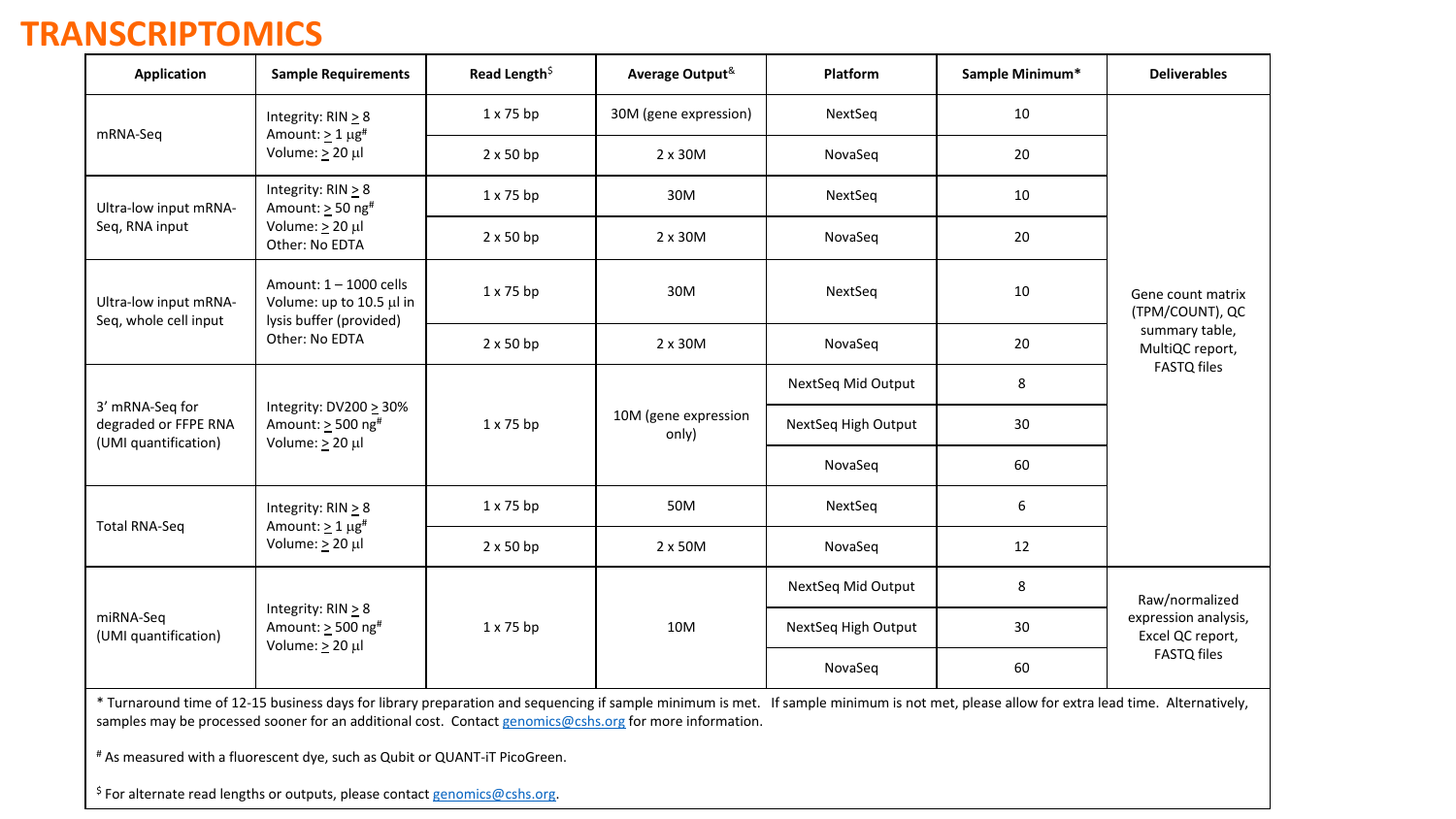#### **GENOMICS**

| Application                                       | <b>Sample Requirements</b>                                                  | Read Length <sup>&amp;</sup> | Average Output <sup>&amp;</sup> | Platform | Sample Minimum* | <b>Deliverables</b>                                            |
|---------------------------------------------------|-----------------------------------------------------------------------------|------------------------------|---------------------------------|----------|-----------------|----------------------------------------------------------------|
| Whole Genome<br>Sequencing                        | Integrity: $\geq$ 12 kb<br>Amount: $\geq 1$ µg<br>Volume: $\geq$ 20 µl      | 2 x 150 bp                   | 30X coverage                    | NovaSeq  | 4               |                                                                |
| Whole Genome<br>Sequencing for FFPE<br><b>DNA</b> | Integrity: $\geq$ 1500 bp<br>Amount: $\geq 1$ µg<br>Volume: $\geq 20 \mu l$ | $2 \times 150$ bp            | 30X coverage                    | NovaSeq  | 4               | Raw SNP calling results<br>(.vcf file), raw INDEL              |
| Whole Exome                                       | Integrity: $\geq$ 12 kb                                                     | 2 x 150 bp                   | 120X coverage                   | NextSeq  | 8               | calling results (.vcf file),<br>MultiQC report, FASTQ<br>files |
| Sequencing                                        | Volume: $\geq 20 \mu l$                                                     | Amount: $\geq 1$ µg          |                                 | NovaSeq  | 16              |                                                                |
| Whole Exome<br>Sequencing for FFPE                | Integrity: $\geq$ 1500 bp                                                   | 2 x 150 bp                   |                                 | NextSeq  | 8               |                                                                |
| <b>DNA</b>                                        | Amount: $\geq$ 1.5 µg<br>Volume: $\geq$ 25 µl                               |                              | 120X coverage                   | NovaSeq  | 16              |                                                                |

\* Turnaround time of 12-15 business days for library preparation and sequencing if sample minimum is met. If sample minimum is not met, please allow for extra lead time. Alternatively, samples may be processed sooner for an additional cost. Contact [genomics@cshs.org](mailto:genomics@cshs.org) for more information.

# As measured with a fluorescent dye, such as Qubit or QUANT-iT PicoGreen.

\$ For alternate read lengths or outputs, please contact [genomics@cshs.org.](mailto:genomics@cshs.org)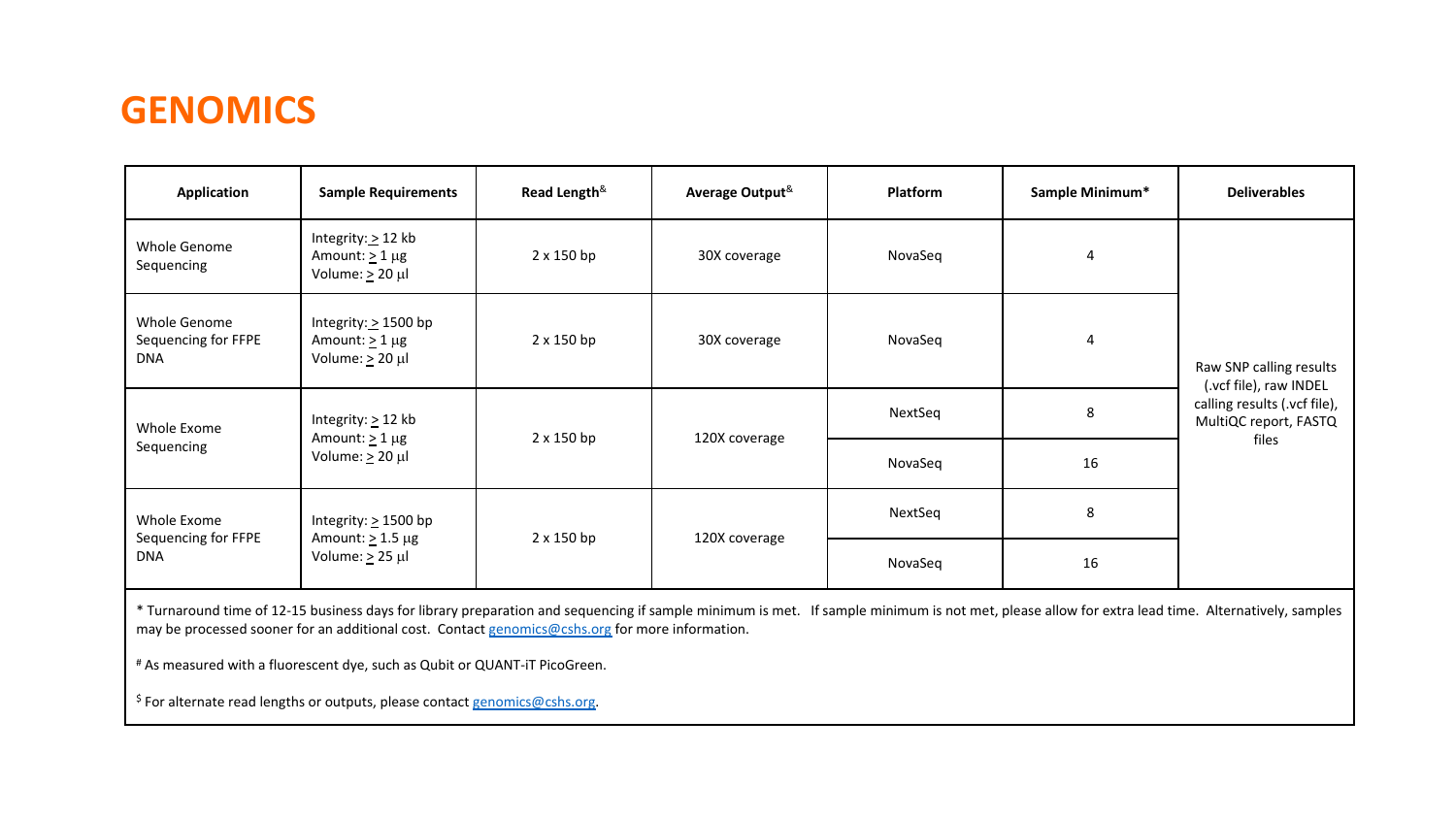#### **EPIGENOMICS**

| Application                                                                                                                                | <b>Sample Requirements</b>                                                        | Read Length <sup>&amp;</sup>                | Average Output <sup>&amp;</sup> | <b>Platform</b> | Sample Minimum* | <b>Deliverables</b>                                                                                     |
|--------------------------------------------------------------------------------------------------------------------------------------------|-----------------------------------------------------------------------------------|---------------------------------------------|---------------------------------|-----------------|-----------------|---------------------------------------------------------------------------------------------------------|
| ATAC-Seq                                                                                                                                   | Cells: 5,000-50,000 from<br>fresh or cyropreserved<br>cells<br>Viability: > 90%   | Nucleosome positioning:<br>$2 \times 75$ bp | 2 x 40M reads                   | NextSeq         | 8               |                                                                                                         |
|                                                                                                                                            | Other: 1.5 ml tube                                                                | TF profiling: 2 x 50 bp                     | 2 x 120M reads                  | NovaSeq         | 6               |                                                                                                         |
| ChIP-Seq (H3K27ac)                                                                                                                         | Amount: 1x10 <sup>7</sup> cells                                                   | $1 \times 75$ bp                            | 25M reads                       | NextSeq         | 12              | Excel peak calling table,<br>QC report, FASTQ files                                                     |
|                                                                                                                                            | Amount: $\geq$ 50 ng                                                              |                                             | TF profiling: 25M reads         | NextSeq         | 12              |                                                                                                         |
| Volume: $\geq$ 15 ml<br>ChIP-Seq (library<br>Other: $\geq$ 5-fold increase<br>preparation only)<br>over negative control;<br>input control |                                                                                   | $1 \times 75$ bp                            | Histone profiling: 50M reads    | NextSeq         | 12              |                                                                                                         |
| Whole Genome Bisulfite<br>Sequencing                                                                                                       | Integrity: $\geq$ 12 kb<br>Amount: $\geq 1 \mu g^{\#}$<br>Volume: $\geq 20 \mu l$ | 2 x 150 bp                                  | 30X coverage                    | NovaSeq         | 4               | Bedgraph with CpG sites,<br>bedgraph with all C,<br>summary QC table,<br>MultiQC report, FASTQ<br>files |

\* Turnaround time of 12-15 business days for library preparation and sequencing if sample minimum is met. If sample minimum is not met, please allow for extra lead time. Alternatively, samples may be processed sooner for an additional cost. Contact [genomics@cshs.org](mailto:genomics@cshs.org) for more information.

# As measured with a fluorescent dye, such as Qubit or QUANT-iT PicoGreen.

 $$$  For alternate read lengths or outputs, please contact [genomics@cshs.org.](mailto:genomics@cshs.org)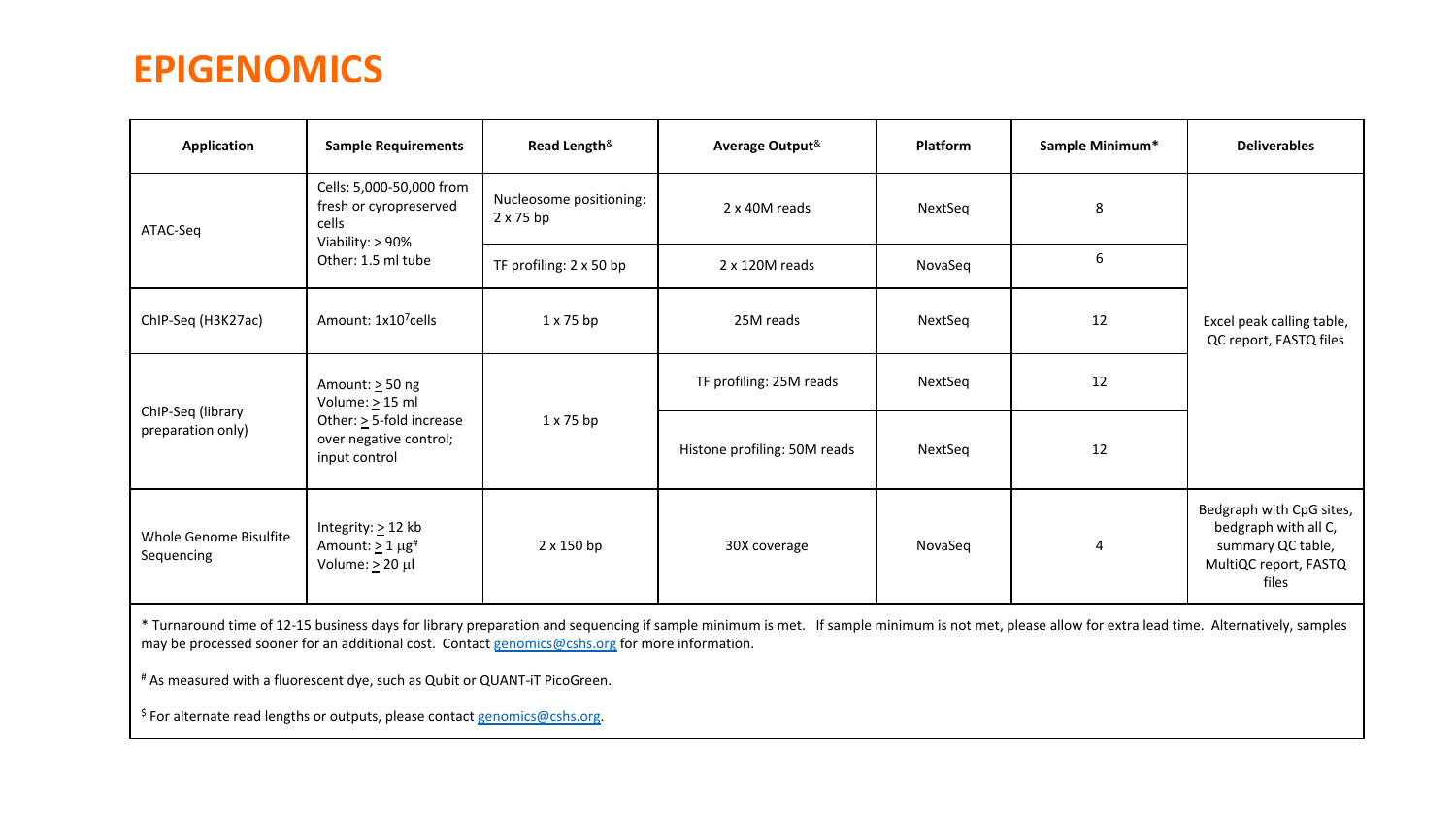### **METAGENOMICS**

| Application                                   | Region           | Sample<br>Requirements                                        | Read Length <sup>&amp;</sup> | Average Output <sup>&amp;</sup> | <b>Platform</b> | Sample Minimum     | <b>Deliverables</b>                               |
|-----------------------------------------------|------------------|---------------------------------------------------------------|------------------------------|---------------------------------|-----------------|--------------------|---------------------------------------------------|
| <b>Bacterial 16S rRNA</b>                     | $V1 - V2$        |                                                               |                              |                                 |                 |                    |                                                   |
| amplicon                                      | $V1 - V3$        | Volume: $\geq 10 \mu l$                                       | $2 \times 300$ bp            | 2 x 5k reads                    | MiSeq           | $50*$              |                                                   |
| sequencing                                    | $V3 - V4$        |                                                               |                              |                                 |                 |                    |                                                   |
| Archaeal 16S rRNA<br>amplicon<br>sequencing   | $V3 - V4$        | Volume: $\geq 10 \mu$                                         | $2 \times 300$ bp            | 2 x 5k reads                    | MiSeq           | $50*$              | Biom format<br>abundance OTU<br>table, QC report, |
| Prokaryote 16S<br>rRNA amplicon<br>sequencing | $V3 - V4$        | Volume: $\geq 10 \mu$                                         | $2 \times 300$ bp            | 2 x 5k reads                    | MiSeq           | $50*$              | <b>FASTQ files</b>                                |
| Fungal ITS amplicon                           | ITS1             |                                                               |                              |                                 |                 |                    |                                                   |
| sequencing                                    | ITS <sub>2</sub> | Volume: $\geq 10 \mu$                                         | $2 \times 300$ bp            | 2 x 5k reads                    | MiSeq           | $50*$              |                                                   |
| Shotgun<br>Metagenomics                       | <b>NA</b>        | Amount: $\geq$ 500 ng <sup>#</sup><br>Volume: $\geq 20 \mu l$ | 2 x 150 bp                   | 2 x 50M                         | NovaSeq         | $12^{\frac{2}{3}}$ | FASTQ files only                                  |

\* Sample minimum can consist of any combination of amplicon sequencing applications and regions for a total of 50 samples. Sequencing is performed when a total of > 200 samples have been accumulated. Thus, turnaround time is variable. Contact [genomics@cshs.org](mailto:genomics@cshs.org) for the current turnaround time estimate.

 $\frac{s}{s}$  Turnaround time of 12-15 business days for library preparation and sequencing if sample minimum is met. If sample minimum is not met, please allow for extra lead time. Alternatively, samples may be processed sooner for an additional cost. Contact [genomics@cshs.org](mailto:genomics@cshs.org) for more information.

# As measured with a fluorescent dye, such as Qubit or QUANT-iT PicoGreen.

 $$$  For alternate read lengths or outputs, please contact [genomics@cshs.org](mailto:genomics@cshs.org).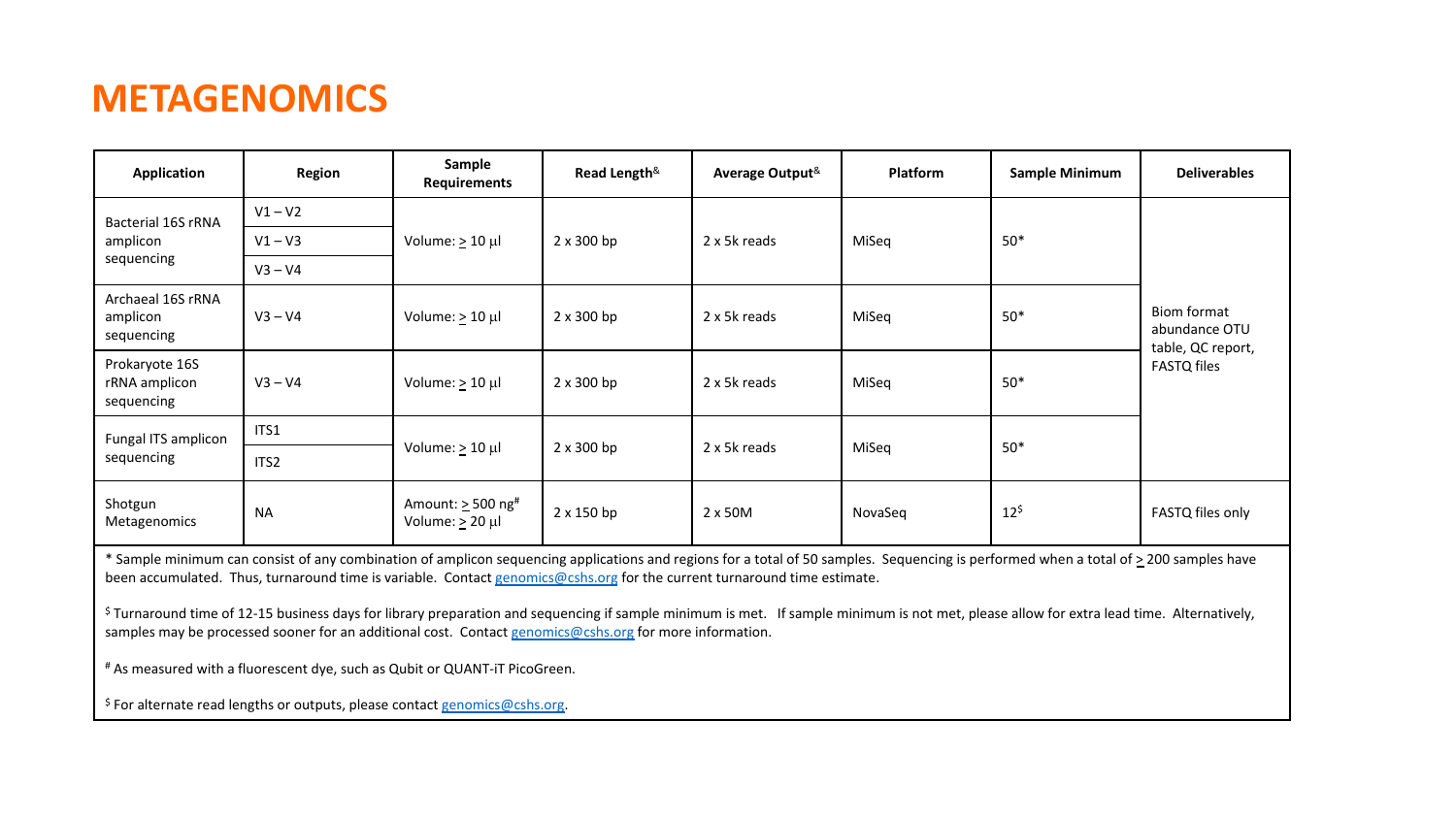|                             | NovaSeq 6000 System |                     |                     |                   |                                                                                                                                                                                       |                     |  |  |
|-----------------------------|---------------------|---------------------|---------------------|-------------------|---------------------------------------------------------------------------------------------------------------------------------------------------------------------------------------|---------------------|--|--|
| <b>Flow Cell Type</b>       | <b>SP</b>           | S <sub>1</sub>      | S <sub>2</sub>      | <b>S4</b>         | <b>Sample Requirements</b>                                                                                                                                                            | <b>Deliverables</b> |  |  |
| <b>Output Per Flow Cell</b> |                     |                     |                     |                   | Pooled, multiplexed<br>$\bullet$<br>libraries                                                                                                                                         |                     |  |  |
| $2 \times 50$ bp            | $65 - 80$ Gb        | $134 - 167$ Gb      | $333 - 417$ Gb      | <b>NA</b>         | Sample names with<br>$\bullet$<br>letters, numbers, dashes,                                                                                                                           |                     |  |  |
| 2 x 100 bp                  | <b>NA</b>           | $266 - 333$ Gb      | $667 - 833$ Gb      | $1600 - 2000$ Gb  | and underscores only<br>Library preparation kit<br>$\bullet$                                                                                                                          |                     |  |  |
| $2 \times 150$ bp           | $200 - 250$ Gb      | $400 - 500$ Gb      | $1000 - 1250$ Gb    | 2400 - 3000 Gb    | name<br>Index kit name<br>$\bullet$                                                                                                                                                   |                     |  |  |
| 2 x 250 bp                  | $325 - 400$ Gb      | <b>NA</b>           | <b>NA</b>           | <b>NA</b>         | Index names and<br>$\bullet$<br>sequences                                                                                                                                             |                     |  |  |
| <b>Reads Passing Filter</b> |                     |                     |                     |                   | Library concentration<br>$\bullet$<br>Read length<br>$\bullet$                                                                                                                        | <b>FASTQ files</b>  |  |  |
| Single Reads*               | 650 - 800 million   | $1.3 - 1.6$ billion | $3.3 - 4.1$ billion | 8 - 10 billion    | SR or PE format<br>Sequencer loading<br>$\bullet$                                                                                                                                     |                     |  |  |
| Paired-end reads*           | $1.3 - 1.6$ billion | $2.6 - 3.2$ billion | $6.6 - 8.2$ billion | $16 - 20$ billion | concentration                                                                                                                                                                         |                     |  |  |
|                             |                     |                     |                     |                   |                                                                                                                                                                                       |                     |  |  |
|                             |                     |                     |                     |                   |                                                                                                                                                                                       |                     |  |  |
|                             |                     |                     |                     |                   |                                                                                                                                                                                       |                     |  |  |
|                             |                     |                     |                     |                   | * Reads specified is the maximum number of reads achievable and is NOT guaranteed-reads achieved is dependent on library quality, accurate quantification, and loading concentration. |                     |  |  |
|                             |                     |                     |                     |                   |                                                                                                                                                                                       |                     |  |  |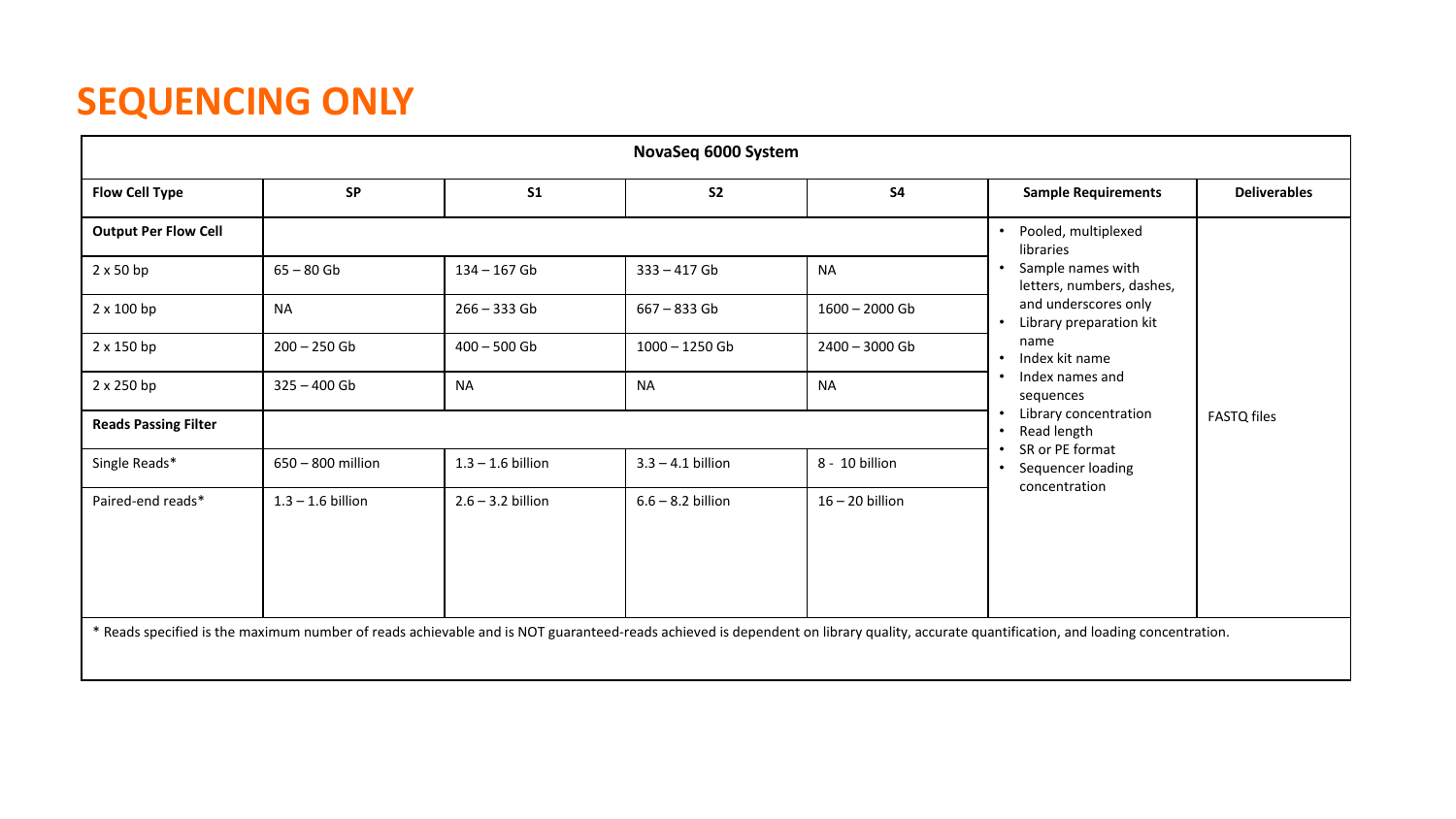| <b>NextSeq 500 System</b>   |             |             |                                                                                                                                                                                       |                     |  |  |  |
|-----------------------------|-------------|-------------|---------------------------------------------------------------------------------------------------------------------------------------------------------------------------------------|---------------------|--|--|--|
| <b>Flow Cell Type</b>       | High        | Mid         | <b>Sample Requirements</b>                                                                                                                                                            | <b>Deliverables</b> |  |  |  |
| <b>Output Per Flow Cell</b> |             |             | Pooled, multiplexed libraries<br>$\bullet$<br>Sample names with letters, numbers,<br>$\bullet$                                                                                        |                     |  |  |  |
| $1 \times 75$ bp            | 30 Gb       | <b>NA</b>   | dashes, and underscores only<br>Library preparation kit name<br>$\bullet$                                                                                                             |                     |  |  |  |
| $2 \times 75$ bp            | 60 Gb       | 19.5 Gb     | Index kit name<br>Index names and sequences<br>$\bullet$<br>Library concentration<br>$\bullet$                                                                                        |                     |  |  |  |
| 2 x 150 bp                  | 120 Gb      | 39 Gb       | Read length<br>$\bullet$<br>SR or PE format<br>$\bullet$                                                                                                                              |                     |  |  |  |
| <b>Reads Passing Filter</b> |             |             | Sequencer loading concentration<br>$\bullet$                                                                                                                                          | <b>FASTQ</b> files  |  |  |  |
| Single Reads*               | 400 million | 130 million |                                                                                                                                                                                       |                     |  |  |  |
| Paired-end reads*           | 800 million | 260 milion  |                                                                                                                                                                                       |                     |  |  |  |
|                             |             |             |                                                                                                                                                                                       |                     |  |  |  |
|                             |             |             |                                                                                                                                                                                       |                     |  |  |  |
|                             |             |             |                                                                                                                                                                                       |                     |  |  |  |
|                             |             |             | * Reads specified is the maximum number of reads achievable and is NOT guaranteed-reads achieved is dependent on library quality, accurate quantification, and loading concentration. |                     |  |  |  |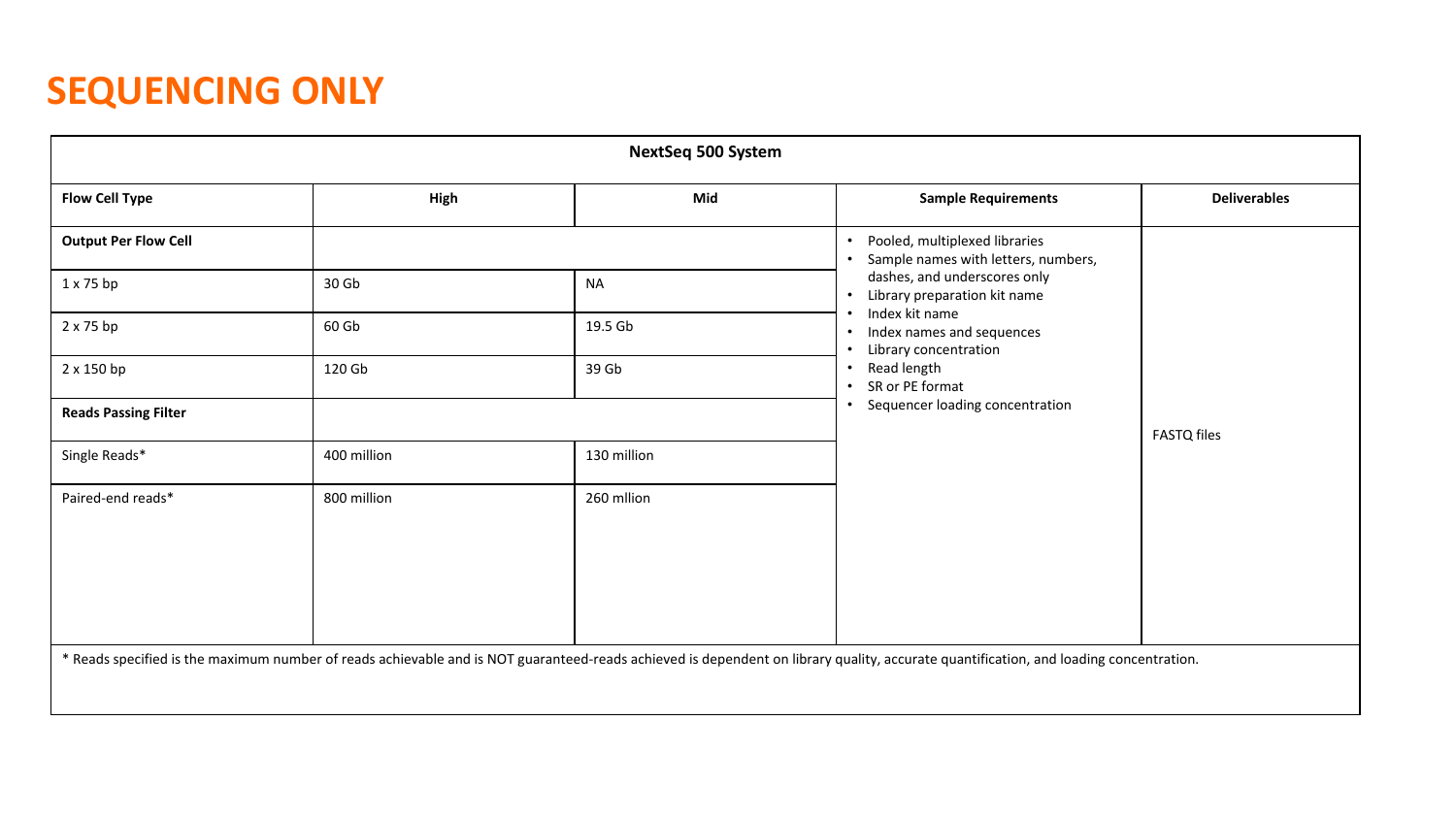|                                       |                   | MiSeq System, Reagent Kit V2 |                  |                                       | MiSeq System, Reagent Kit V3 | <b>Sample Requirements</b>                                                                                                                                                            | <b>Deliverables</b> |
|---------------------------------------|-------------------|------------------------------|------------------|---------------------------------------|------------------------------|---------------------------------------------------------------------------------------------------------------------------------------------------------------------------------------|---------------------|
| <b>Flow Cell Type</b>                 | Nano              | <b>Micro</b>                 |                  |                                       |                              |                                                                                                                                                                                       |                     |
| <b>Output Per Flow</b><br>Cell        |                   |                              |                  | <b>Output Per Flow</b><br>Cell        |                              |                                                                                                                                                                                       |                     |
| $2 \times 25$ bp                      | <b>NA</b>         | <b>NA</b>                    | $0.75 - 0.85$ Gb | $2 \times 75$ bp                      | $3.3 - 3.8$ Gb               | Pooled, multiplexed libraries                                                                                                                                                         |                     |
| 2 x 150 bp                            | 0.3 <sub>6b</sub> | 1.2 <sub>Gb</sub>            | $4.5 - 5.1$ Gb   | 2 x 250 bp                            | $7.5 - 8.5$ Gb               | Sample names with letters,<br>numbers, dashes, and underscores<br>only<br>Library preparation kit name<br>Index kit name                                                              | <b>FASTQ files</b>  |
| 2 x 250 bp                            | 0.5 <sub>6b</sub> | <b>NA</b>                    | 8.5 Gb           | 2 x 300 bp                            | 13.2 - 15 Gb                 |                                                                                                                                                                                       |                     |
| <b>Reads Passing</b><br><b>Filter</b> |                   |                              |                  | <b>Reads Passing</b><br><b>Filter</b> |                              | Index names and sequences<br>Library concentration<br>٠<br>Read length<br>SR or PE<br>Sequencer loading concentration                                                                 |                     |
| Single Reads*                         | 1 million         | 4 million                    | 12 - 15 million  | Single Reads*                         | 22 - 25 million              |                                                                                                                                                                                       |                     |
| Paired-end reads*                     | 2 million         | 8 million                    | 24 - 30 million  | Paired-end reads*                     | 44 - 50 million              |                                                                                                                                                                                       |                     |
|                                       |                   |                              |                  |                                       |                              | * Reads specified is the maximum number of reads achievable and is NOT guaranteed-reads achieved is dependent on library quality, accurate quantification, and loading concentration. |                     |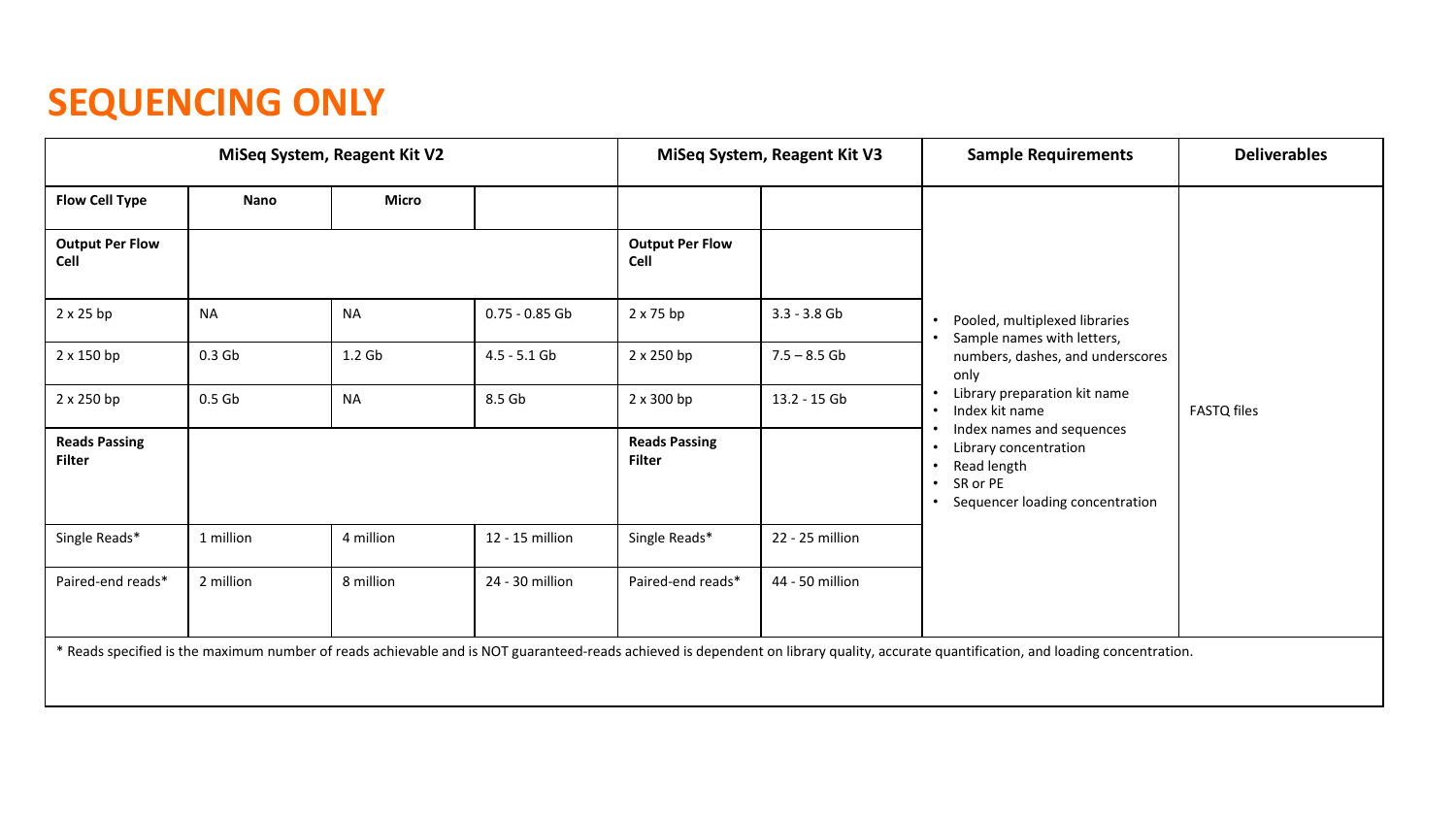|                                                                                                                                                                                                                                                            | <b>Single Cell Omics</b> |                       |                             |                 |                                                       |                     |  |  |
|------------------------------------------------------------------------------------------------------------------------------------------------------------------------------------------------------------------------------------------------------------|--------------------------|-----------------------|-----------------------------|-----------------|-------------------------------------------------------|---------------------|--|--|
| <b>Application</b>                                                                                                                                                                                                                                         | Platform                 | <b>Read Length</b>    | <b>Maximum Output</b>       | Sample Minimum* | <b>Sample Requirements</b>                            | <b>Deliverables</b> |  |  |
| 10x Genomics 3' scRNA-Seq<br>libraries                                                                                                                                                                                                                     | NovaSeq                  | 91 bp transcript read | 400M                        | $\overline{2}$  |                                                       |                     |  |  |
| 10x Genomics scATAC-Seq libraries                                                                                                                                                                                                                          | NextSeq                  | $2 \times 70$ bp      | 2 x 130M, 2 x 400M<br>reads | $\mathbf{1}$    |                                                       |                     |  |  |
|                                                                                                                                                                                                                                                            | NovaSeq                  | $2 \times 50$ bp      | 2 x 400M                    | $\overline{2}$  | Pooled, multiplexed<br>libraries<br>Sample names with | <b>FASTQ files</b>  |  |  |
| 10x Genomics scCNV libraries                                                                                                                                                                                                                               | NovaSeq                  | 2 x 100 bp            | $2 \times 1.6B$             | $\mathbf{1}$    | letters, numbers,<br>dashes, and<br>underscores only  |                     |  |  |
|                                                                                                                                                                                                                                                            | NovaSeq                  | $2 \times 150$ bp     | 2 x 800M                    | $\mathbf{1}$    | Library preparation kit<br>name<br>Index kit name     |                     |  |  |
| 10x Genomics scV(D)J libraries                                                                                                                                                                                                                             | MiSeg                    | 2 x 150 bp            | $2 \times 15M$              | $\mathbf{1}$    | Index names and<br>sequences                          |                     |  |  |
|                                                                                                                                                                                                                                                            | NovaSeq                  | $2 \times 150$ bp     | 2 x 400M                    | $\overline{2}$  |                                                       |                     |  |  |
| 10x Genomics 5' scRNA-Seq<br>libraries                                                                                                                                                                                                                     | NovaSeq                  | 91 bp transcript read | 400M                        | $\overline{2}$  |                                                       |                     |  |  |
| * Turnaround time of 3-5 business days if sample minimum is met. If sample minimum is not met, please allow for extra lead time. Alternatively, samples may be processed sooner for an additional cost.<br>Contact genomics@cshs.org for more information. |                          |                       |                             |                 |                                                       |                     |  |  |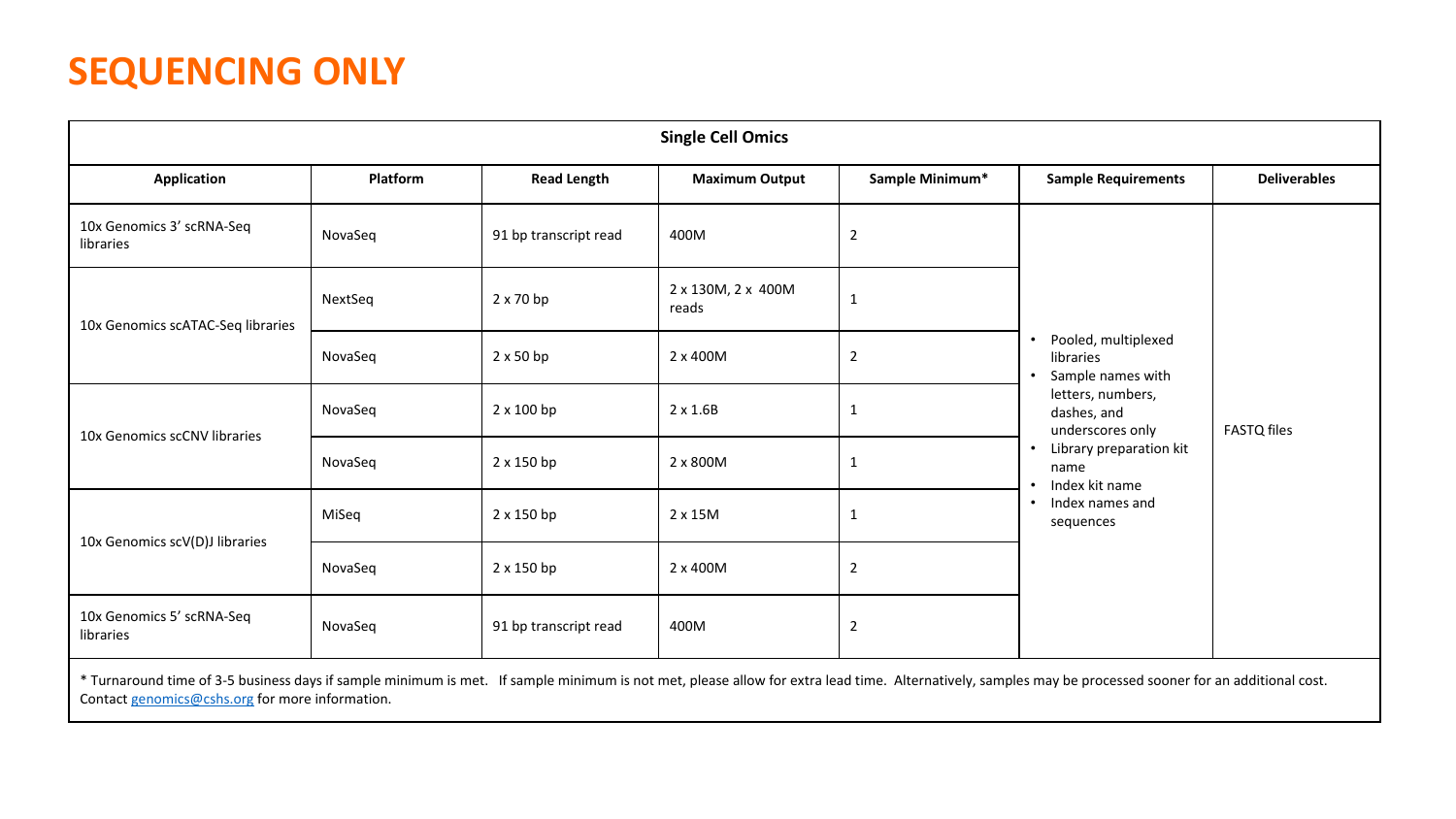## **SINGLE CELL OMICS**

| <b>Capture and Library Preparation</b>                                                                                                           |                             |                                                                       |                                                                |                                                         |  |  |  |
|--------------------------------------------------------------------------------------------------------------------------------------------------|-----------------------------|-----------------------------------------------------------------------|----------------------------------------------------------------|---------------------------------------------------------|--|--|--|
| <b>Application</b>                                                                                                                               | Platform                    | <b>Capture Range</b>                                                  | <b>Optimal Cell Concentration</b>                              | <b>Deliverables</b>                                     |  |  |  |
| 3' scRNA-Seq<br>• Optional: With cell surface protein expression and/or<br>sample multiplexing                                                   | 10x Genomics Chromium       | 500 - 10,000 cells                                                    | 700 - 1,200 cells/µl                                           |                                                         |  |  |  |
| 3' scRNA-Seq + CRISPR screening                                                                                                                  | 10x Genomics Chromium       | 500 - 10,000 cells                                                    | $700 - 1,200$ cells/µl                                         |                                                         |  |  |  |
| scATAC-Seq                                                                                                                                       | 10x Genomics Chromium       | 500 - 10,000 nuclei (nulcei<br>isolation from 100,000 -<br>1,000,000) | <b>NA</b>                                                      | Outputs from CellRanger, FASTQ<br>files                 |  |  |  |
| scCNV                                                                                                                                            | 10x Genomics Chromium       | 250 - 5,000 cells or nuclei                                           | 200 - 4000 cells/µl,<br>dependent on targeted cell<br>recovery |                                                         |  |  |  |
| scV(D)J, B or T cell enrichment<br>• Optional: With 5' scRNA-Seq<br>Optional: With cell surface protein expression and/or<br>sample multiplexing | 10x Genomics Chromium       | 500 - 10,000 cells                                                    | 700 - 1,200 cells/µl                                           |                                                         |  |  |  |
| Cell lysis, RT, cDNA amplification, cDNA QC                                                                                                      | Plate-based full transcript |                                                                       |                                                                | Gene count matrix (TPM/COUNT),                          |  |  |  |
| Library preparation and QC                                                                                                                       | scRNA-Seq                   | Minimum 94 cells                                                      | <b>NA</b>                                                      | QC summary table, MultiQC report,<br><b>FASTQ files</b> |  |  |  |
| Library preparation only for any 10x Genomics application                                                                                        |                             |                                                                       |                                                                |                                                         |  |  |  |
| Processing of cryopreserved cells                                                                                                                |                             |                                                                       |                                                                |                                                         |  |  |  |
| Dead cell removal                                                                                                                                |                             |                                                                       |                                                                |                                                         |  |  |  |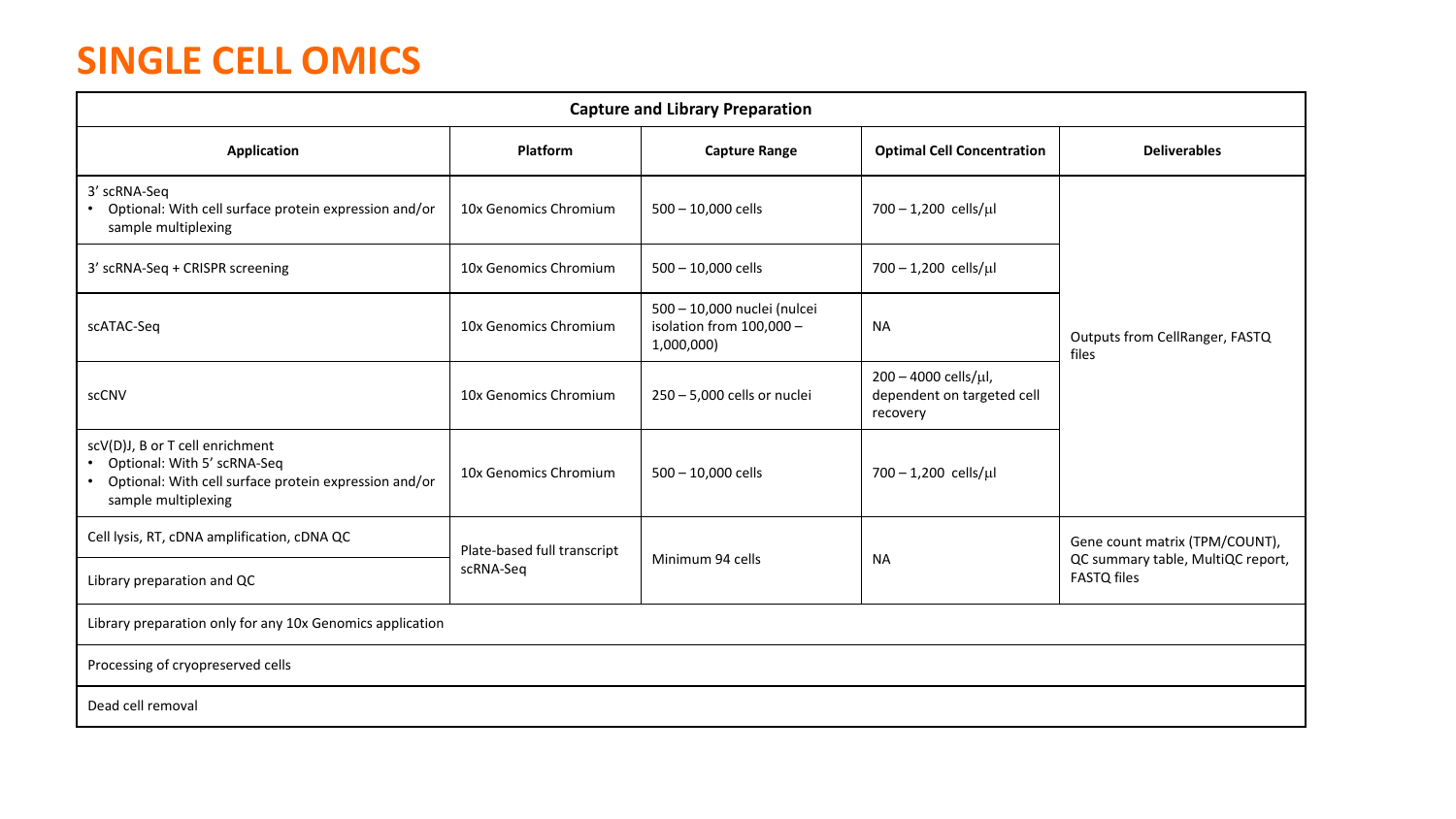# **SINGLE CELL OMICS**

|                                                                                                                                                                                                         | <b>Sequencing</b> |                       |                             |                 |                                                       |                                                |  |  |
|---------------------------------------------------------------------------------------------------------------------------------------------------------------------------------------------------------|-------------------|-----------------------|-----------------------------|-----------------|-------------------------------------------------------|------------------------------------------------|--|--|
| <b>Application</b>                                                                                                                                                                                      | Platform          | <b>Read Length</b>    | <b>Maximum Output</b>       | Sample Minimum* | <b>Sample Requirements</b>                            | <b>Deliverables</b>                            |  |  |
| 10x Genomics 3' scRNA-Seq<br>libraries                                                                                                                                                                  | NovaSeq           | 91 bp transcript read | 400M                        | $\overline{2}$  |                                                       |                                                |  |  |
| 10x Genomics scATAC-Seq libraries                                                                                                                                                                       | NextSeq           | $2 \times 70$ bp      | 2 x 130M, 2 x 400M<br>reads | $\mathbf{1}$    |                                                       | Outputs from CellRanger,<br><b>FASTQ files</b> |  |  |
|                                                                                                                                                                                                         | NovaSeq           | $2 \times 50$ bp      | 2 x 400M                    | $\overline{2}$  | Pooled, multiplexed<br>libraries<br>Sample names with |                                                |  |  |
|                                                                                                                                                                                                         | NovaSeq           | $2 \times 100$ bp     | $2 \times 1.6B$             | $\mathbf{1}$    | letters, numbers,<br>dashes, and<br>underscores only  |                                                |  |  |
| 10x Genomics scCNV libraries                                                                                                                                                                            | NovaSeq           | 2 x 150 bp            | 2 x 800M                    | $\mathbf{1}$    | Library preparation<br>kit name                       |                                                |  |  |
|                                                                                                                                                                                                         | MiSeq             | $2 \times 150$ bp     | 2 x 15M                     | 1               | Index kit name<br>Index names and<br>٠<br>sequences   |                                                |  |  |
| 10x Genomics scV(D)J libraries                                                                                                                                                                          | NovaSeq           | 2 x 150 bp            | 2 x 400M                    | $\overline{2}$  |                                                       |                                                |  |  |
| 10x Genomics 5' scRNA-Seq<br>libraries                                                                                                                                                                  | NovaSeq           | 91 bp transcript read | 400M                        | $\overline{2}$  |                                                       |                                                |  |  |
| * Turnaround time of 3-5 business days if sample minimum is met. If sample minimum is not met, please allow for extra lead time. Alternatively, samples may be processed sooner for an additional cost. |                   |                       |                             |                 |                                                       |                                                |  |  |

Contact [genomics@cshs.org](mailto:genomics@cshs.org) for more information.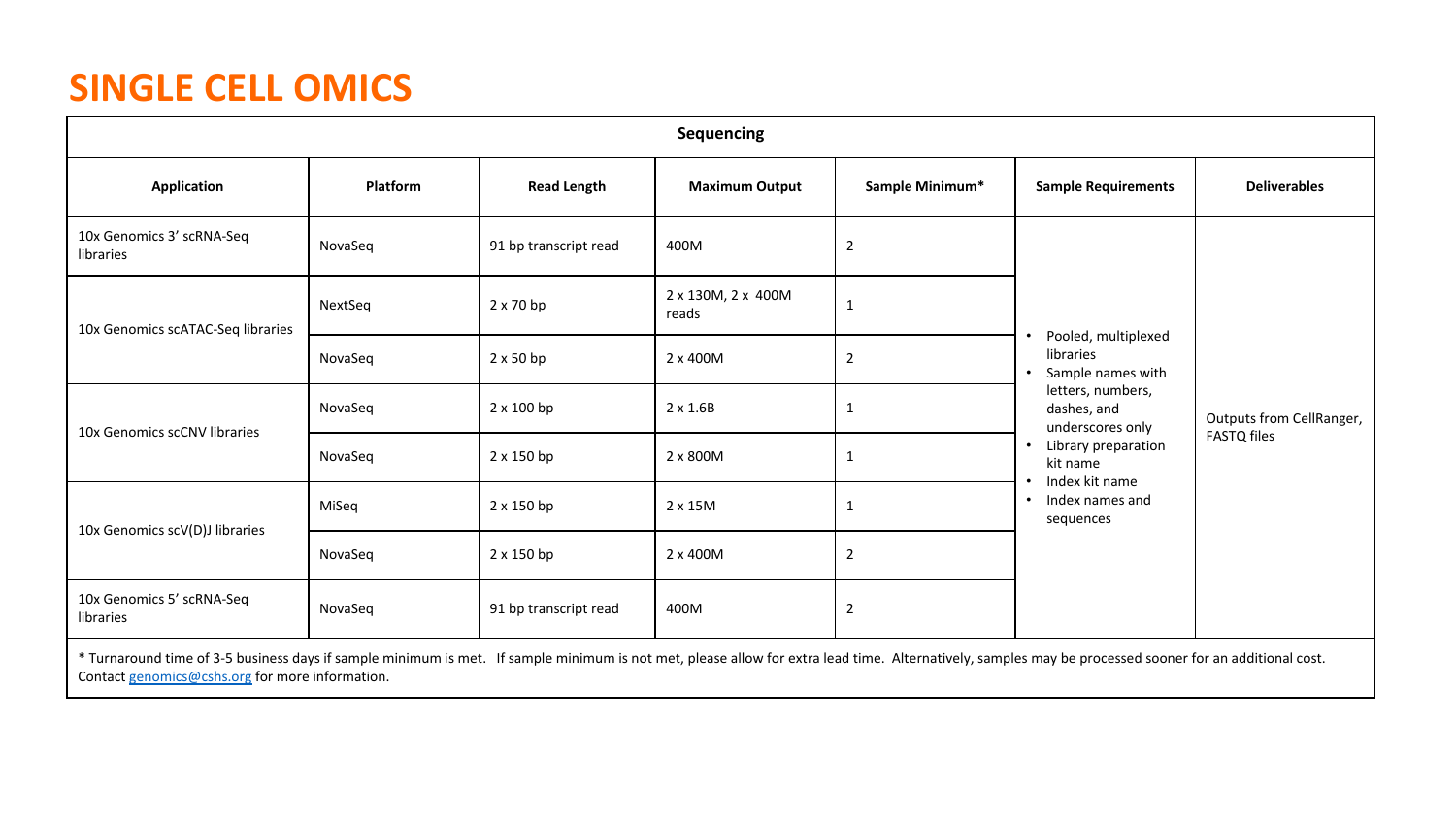# **qPCR**

| Application                                                                                                                   | <b>Sample Requirements</b>                                                                                                              | <b>Platform</b>     | <b>Reaction Size</b>           | <b>Deliverables</b>                   |  |  |
|-------------------------------------------------------------------------------------------------------------------------------|-----------------------------------------------------------------------------------------------------------------------------------------|---------------------|--------------------------------|---------------------------------------|--|--|
| Gene expression                                                                                                               | 2.5 $pg - 250$ ng cDNA<br>10 µl cDNA/sample/replicate<br>Fluidigm DELTAgene™ Assay Plate<br>- OR - 10 $\mu$ L of 100 $\mu$ M each mixed | Fluidigm BioMark HD | 48 (targets) x 48<br>(samples) | Ct values in table format<br>Heat map |  |  |
|                                                                                                                               | forward + reverse primers*                                                                                                              |                     | 96 (targets) x 96<br>(samples) |                                       |  |  |
| * If not using DELTAgene™ Assays, contact genomimcs@cshs.org for information on primer design specific for the BioMark assay. |                                                                                                                                         |                     |                                |                                       |  |  |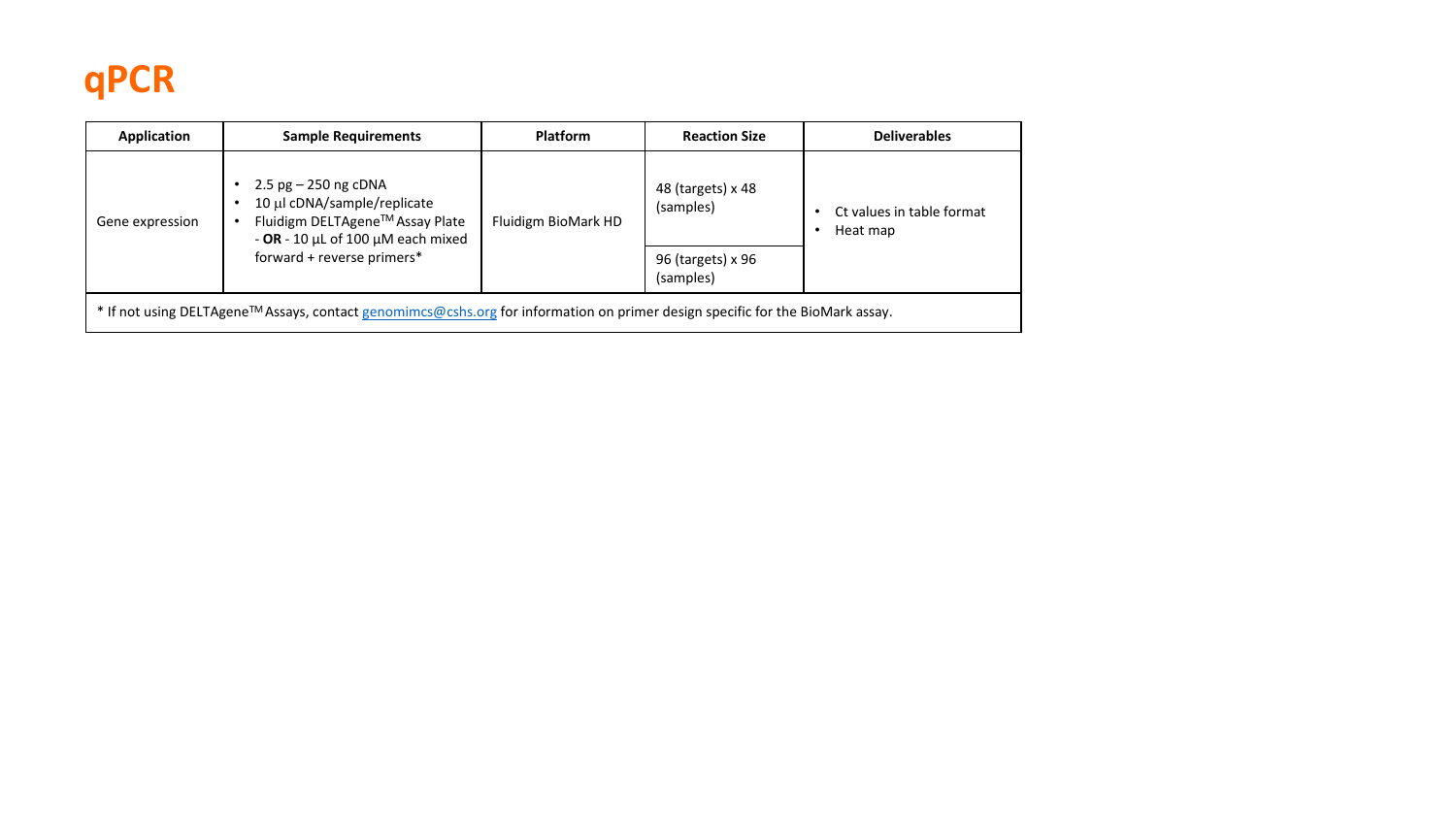#### **QUALITY CONTROL – FRAGMENT ANALYSIS**

| <b>Application</b>           | Platform          | Assay                       | Sample Requirements*                                                                                                                                                 | <b>Sample Minimum</b> |
|------------------------------|-------------------|-----------------------------|----------------------------------------------------------------------------------------------------------------------------------------------------------------------|-----------------------|
|                              |                   | Pico                        | Concentration range: 50 pg/ $\mu$ l - 5 ng/ $\mu$ l                                                                                                                  |                       |
|                              | Bioanalyzer       | Nano                        | Concentration range: 5 - 500 ng/µl                                                                                                                                   | $\mathbf{1}$          |
| RNA Integrity Analysis       |                   | Small RNA                   | Concentration range: $1 - 100$ ng/ $\mu$ l<br>Size range: 6 - 150 bp                                                                                                 | $\mathbf{1}$          |
|                              | Fragment Analyzer | <b>High Sensitivity</b>     | Concentration range: 50 pg/µl - 5 ng/µl                                                                                                                              | 24                    |
| dsDNA Integrity Analysis     | TapeStation       | <b>High Sensitivity</b>     | Concentration range: $1 - 25$ ng/ $\mu$ l                                                                                                                            | $\mathbf{1}$          |
|                              | Bioanalyzer       | <b>High Sensitivity</b>     | Concentration range:<br>• PCR product: $0.1 - 10$ ng/ $\mu$ l<br>• Sheared DNA/NGS library: $0.1 - 10$ ng/ $\mu$ l<br>Sizing range: 50 - 7000 bp                     | $\mathbf{1}$          |
|                              |                   | <b>DNA 1000</b>             | Concentration range: $0.5 - 50$ ng/ $\mu$ l<br>Sizing range: 25 - 1000 bp                                                                                            |                       |
|                              | Fragment Analyzer | <b>High Sensitivity</b>     | Concentration range:<br>• PCR product: $5 - 500$ pg/ $\mu$ l<br>• Sheared DNA/NGS library: 50 pg/µl - 5 ng/µl<br>Sizing range: 25 - 5000 bp                          | 24                    |
|                              |                   | <b>Standard Sensitivity</b> | Concentration range:<br>• PCR product: $0.1 - 10$ ng/ $\mu$ l<br>• Sheared DNA/NGS library: 5 - 100 ng/µl<br>Sizing range: 25 - 5000 bp                              | 24                    |
|                              |                   | High Sensitivity D1000      | Concentration range: 10 pg/µl - 1 ng/µl<br>Sizing range: 35 - 1000 bp                                                                                                |                       |
|                              | TapeStation       | D1000                       | Concentration range: 0.1 - 50 ng/µl<br>Sizing range: 30 - 1000 bp                                                                                                    | $\mathbf{1}$          |
| <b>Genomic DNA Integrity</b> | Fragment Analyzer | <b>High Sensitivity</b>     | Concentration range: $300 \text{ pg/µl} - 12 \text{ ng/µl}$<br>Sizing range: $75 - 60,000$ bp                                                                        | 24                    |
| Analysis                     | TapeStation       |                             | Concentration range: 5 - 300 ng/µl<br>Sizing range: 200 - >6000 bp                                                                                                   | $\mathbf{1}$          |
| additional cost.             |                   |                             | * Sample concentration must be within the range listed (higher end recommended). Dilutions necessary to be within the concentration range of the assay will incur an |                       |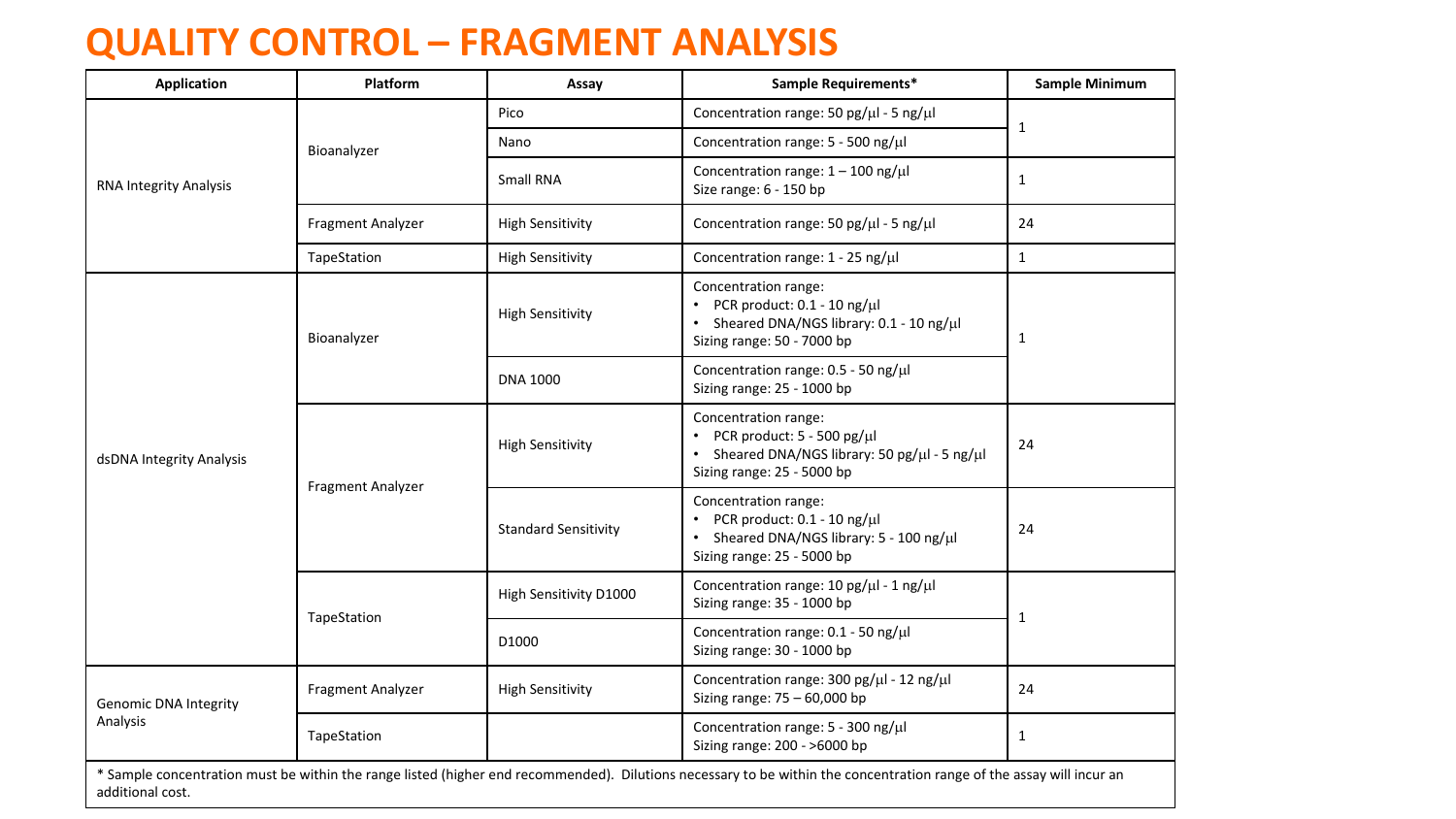## **NUCLIEC ACID QUANTIFICATION**

| Application                                | <b>Platform</b> | Assay                   | <b>Sample Requirements</b>                                          | <b>Sample Minimum</b> |
|--------------------------------------------|-----------------|-------------------------|---------------------------------------------------------------------|-----------------------|
| Fluorescence-based RNA<br>quantification   | Qubit/QUANT-iT  | <b>High Sensitivity</b> | Concentration range: 250 pg/ $\mu$ l – 100 ng/ $\mu$ l              |                       |
|                                            |                 | <b>Broad Range</b>      | Concentration range: $1 \text{ ng/}\mu - 1 \mu\text{g/}\mu$         |                       |
| Fluorescence-based dsDNA<br>quantification | Qubit/QUANT-iT  | <b>High Sensitivity</b> | Concentration range: $10 \text{ pg/}\mu$ l - $100 \text{ ng/}\mu$ l |                       |
|                                            |                 | <b>Broad Range</b>      | Concentration range: $100 \text{ pg/}\mu - 1 \text{ µg/}\mu$        |                       |